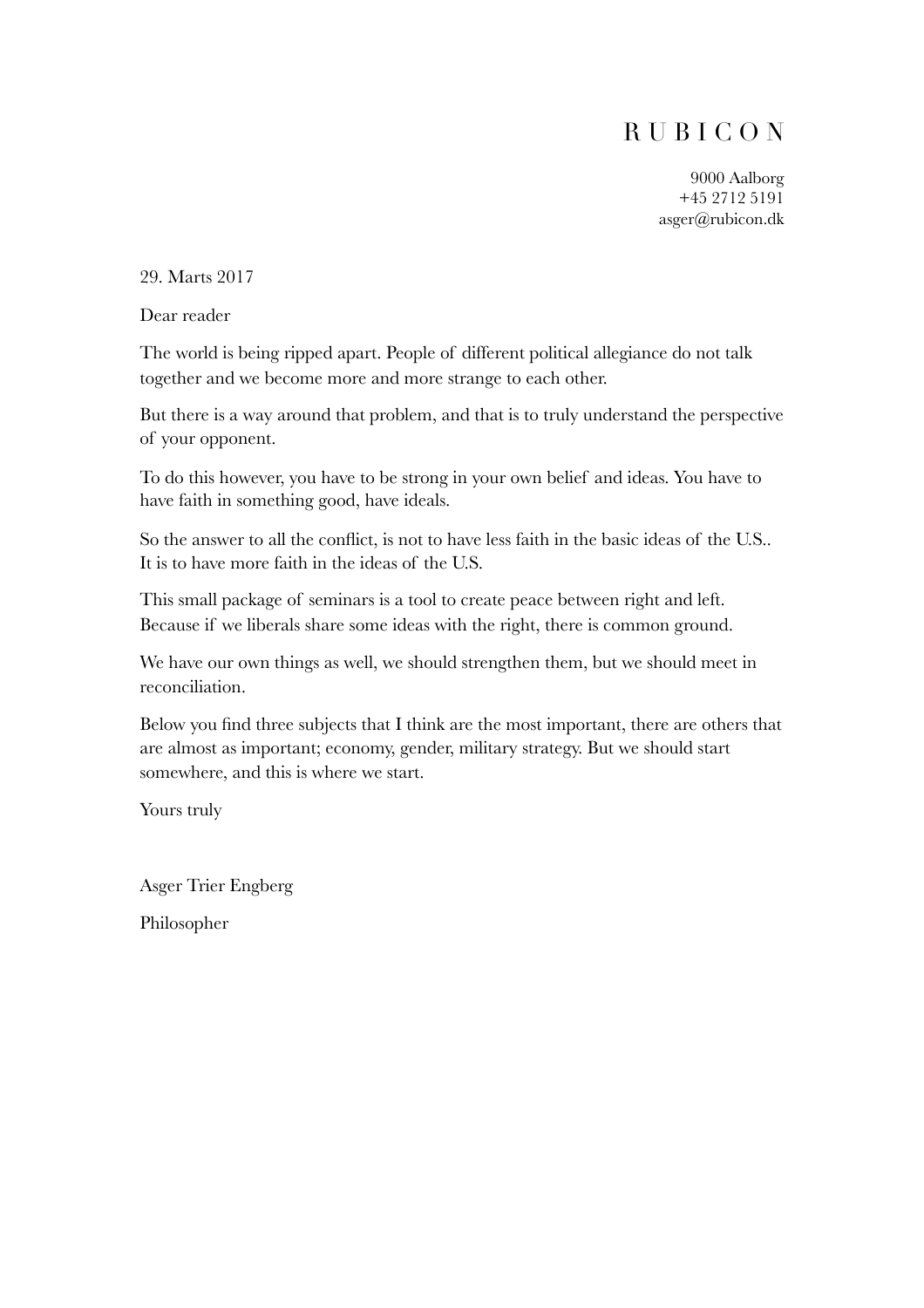# **Content**

- Democracy 3
- Nature 5
- Spirituality 6
- Civil rights 8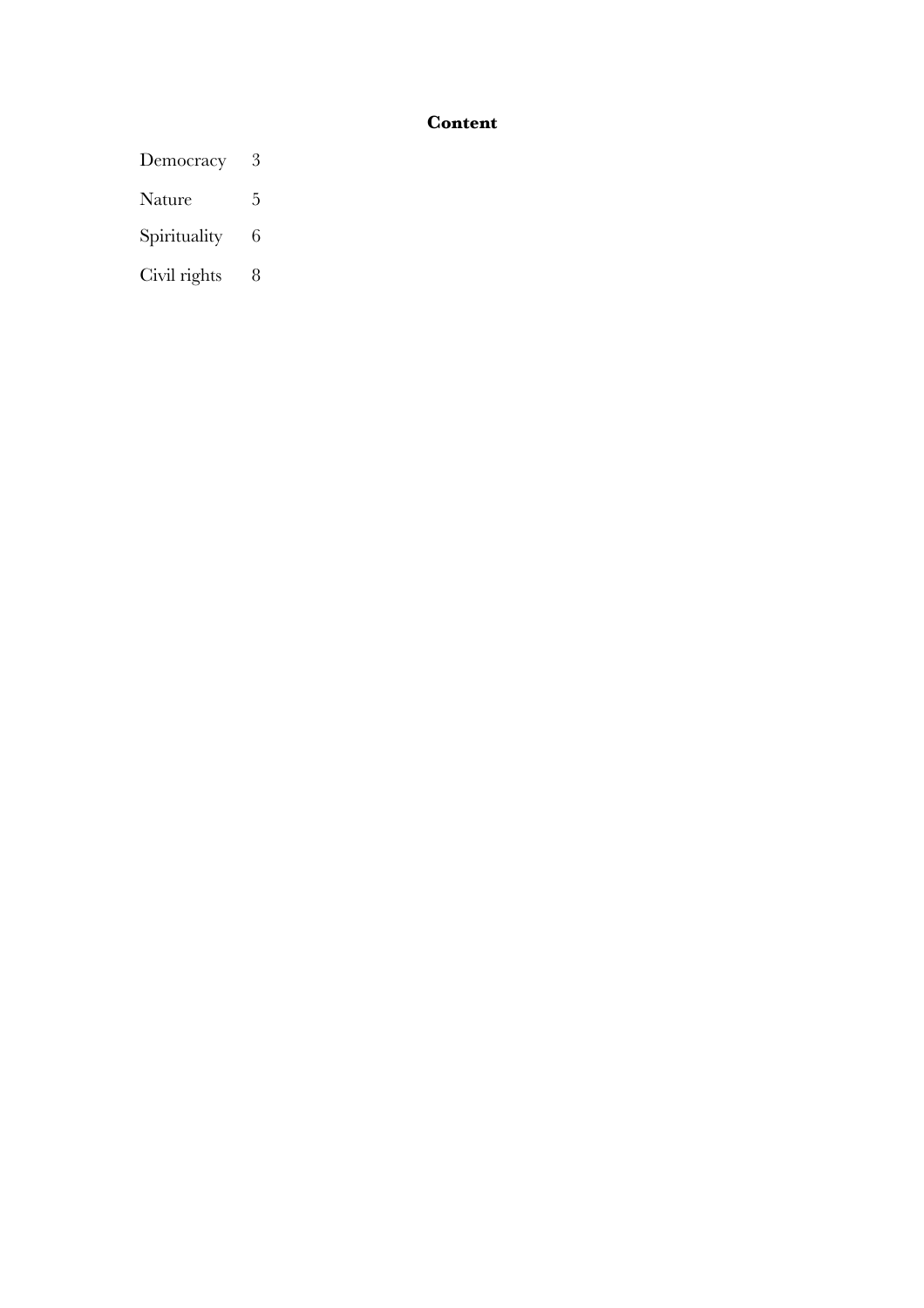# **Democracy**

## **Politics**

When the banner of freedom was unfurled at the battle of the Cisalpine Republic, and the French Gendarmes did flow, like a river with a song on their lips to battle, they did what they did for one cause; the fight against tyranny.

This eternal fight will never end, as long as there are people, just new constellations of enemies.

Tyranny is the antihumane pushdown of the weak by the strong. An opponent, who believes that might is right.

It comes in many colours, some in business, some in religious clothing, some in aristocratic clothing, but it is always that. Someone who do not respect the will of the people.

Today the enemies are different, but the fight for freedom is not over, it has only begun.

We will discuss the mechanisms of said fight, and we will discuss whom we may see as opponents in this time, and what we do about them.

## *Agenda*

1. Introduction to the idea and background on democratic thought. Athenian constitution, Plato, Aristoteles, Socrates, Egyptian enlightenment philosophy.

2. Recent development in democratic thought. French revolution, Voltaire, dialogue, human rights.

3. Status of today. Problem of chaotic situation, the threat of "the strong man".

4. External threats. Islamic terrorism.

## **Media/academia**

When the American revolution started around two hundred years ago, it was driven by philosophers. Fierce, warring intellectuals, whom you would not meet as an opponent.

As time has gone by, the fire has vaned, and the ideas are taken over by new less strong ideas.

America will only live by its basic virtues; freedom, justice and enlightenment.

It will only continue to exist as that blinding village at the top of the hill, that outstretched hand with that blinding beacon. That image full of life as a hope for the masses of destitute.

This is why I believe, that the new internet generation of media, should stop, try to envision that mirage again, and live up to the virtues of the old.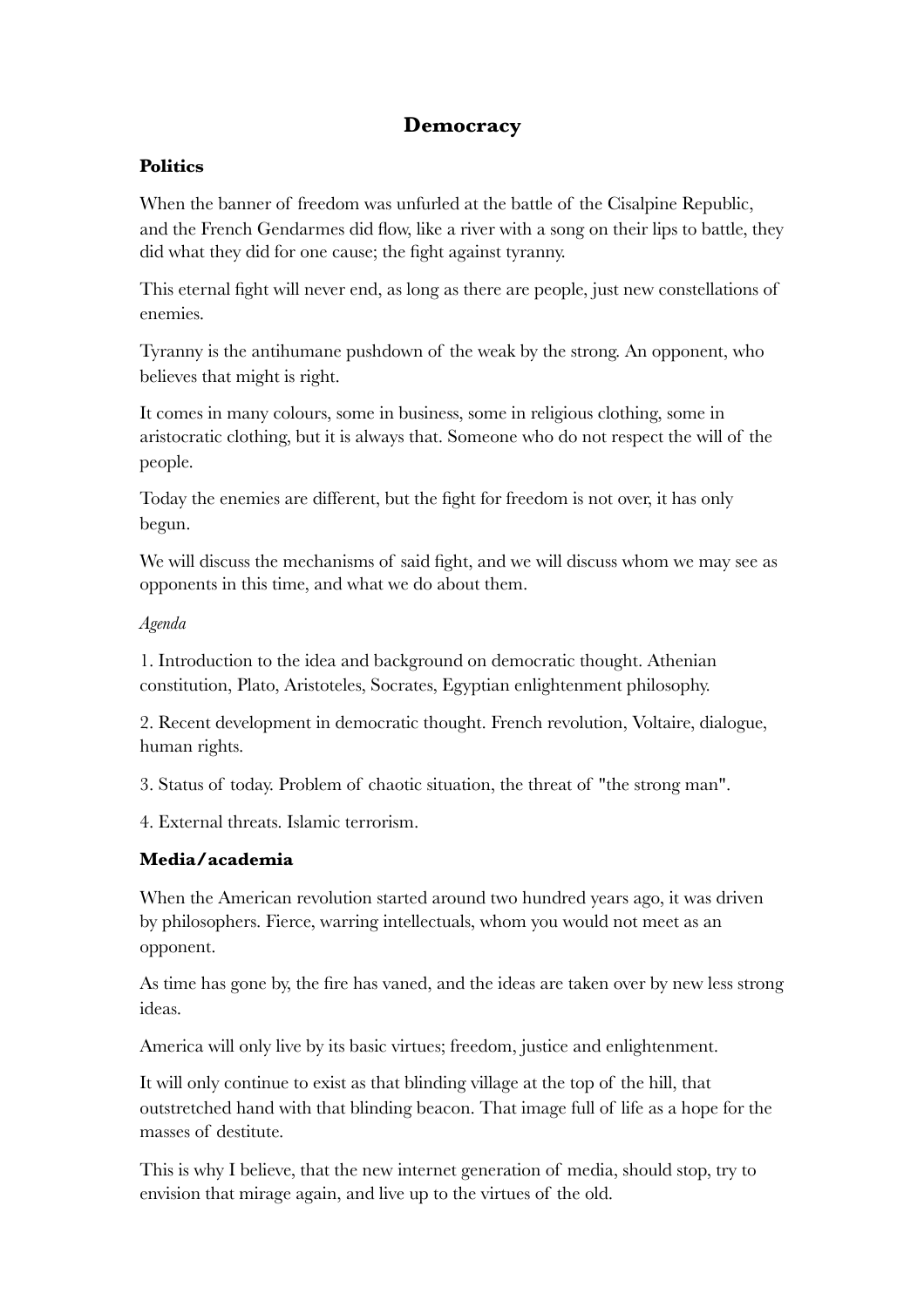But there are certain mechanisms to the writing on the wall of freedom. Certain principles of enlightenment we should try to understand in these difficult days.

Ideas brought to us through Plato and the ancient Egyptians. Ideas of enlightenment.

This seminar is about that; the principles of light.

*Agenda* 

- 1. The principle of enlightenment.
- 2. The cave allegory
- 4. Socrates and his challenge to the Athenian democracy
- 3. The light of the sun and the light of the moon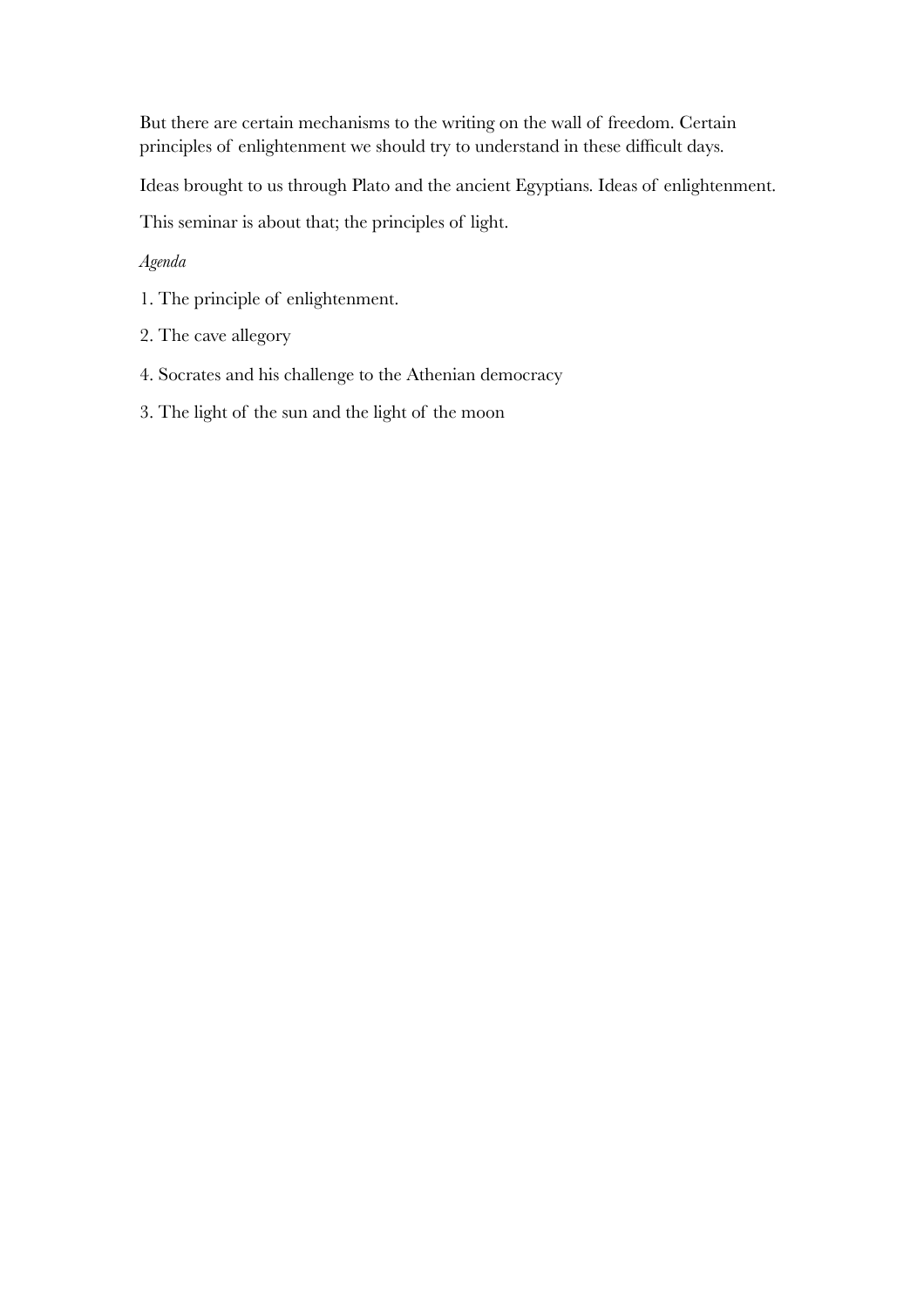## **Nature**

## **Politics**

When we endure the prison of mechanical or industrial living, we miss something profound. The relation to whom we are. A bit of nature enfolded in a grand symphony of interlinking bits of life.

We are the shepherds of life, and if we forget that and start living through a clockwork, nature will disappear and be reduced to a slave.

We miss the grandeur of nature in its many interlinking parts. The singing of the whale, the buzzing of the bee, the quiet pasture in the glade.

The mechanistic view of life that we have inherited from Newton, must be changed so that we do not abuse nature, but care for it.

This we do by understanding the complexities of nature and also by attempting to protect those small pockets of wild nature there are left on this globe.

*Agenda* 

The mechanics of nature according to Democritus

The spiritual link between man and nature

Practical projects to start on

## **Academia**

Man is part of nature, but the deep understanding of this relationship is still not fully understood. According to Democritus, nature develops in a warring between love and strife. Love is first, then comes strife and then again love.

This ancient model is comparable to the Darwinian model of survival of the fittest. Where the strongest species survives in a given habitat. The motors of development being love and strife.

To give an alternative to the mechanistic worldview of Darwin and Newton, my idea is to use the Democritian model on nature instead of only the Newtonian/Darwinian.

This will give us a much richer and more humane understanding of nature, and will perhaps challenge the industrialisation of nature.

*Agenda* 

The model of Democritus

A comparison of Democritan and a Darwinian/Newtonian worldview.

Discussion of consequences of a Democritan wiev on nature.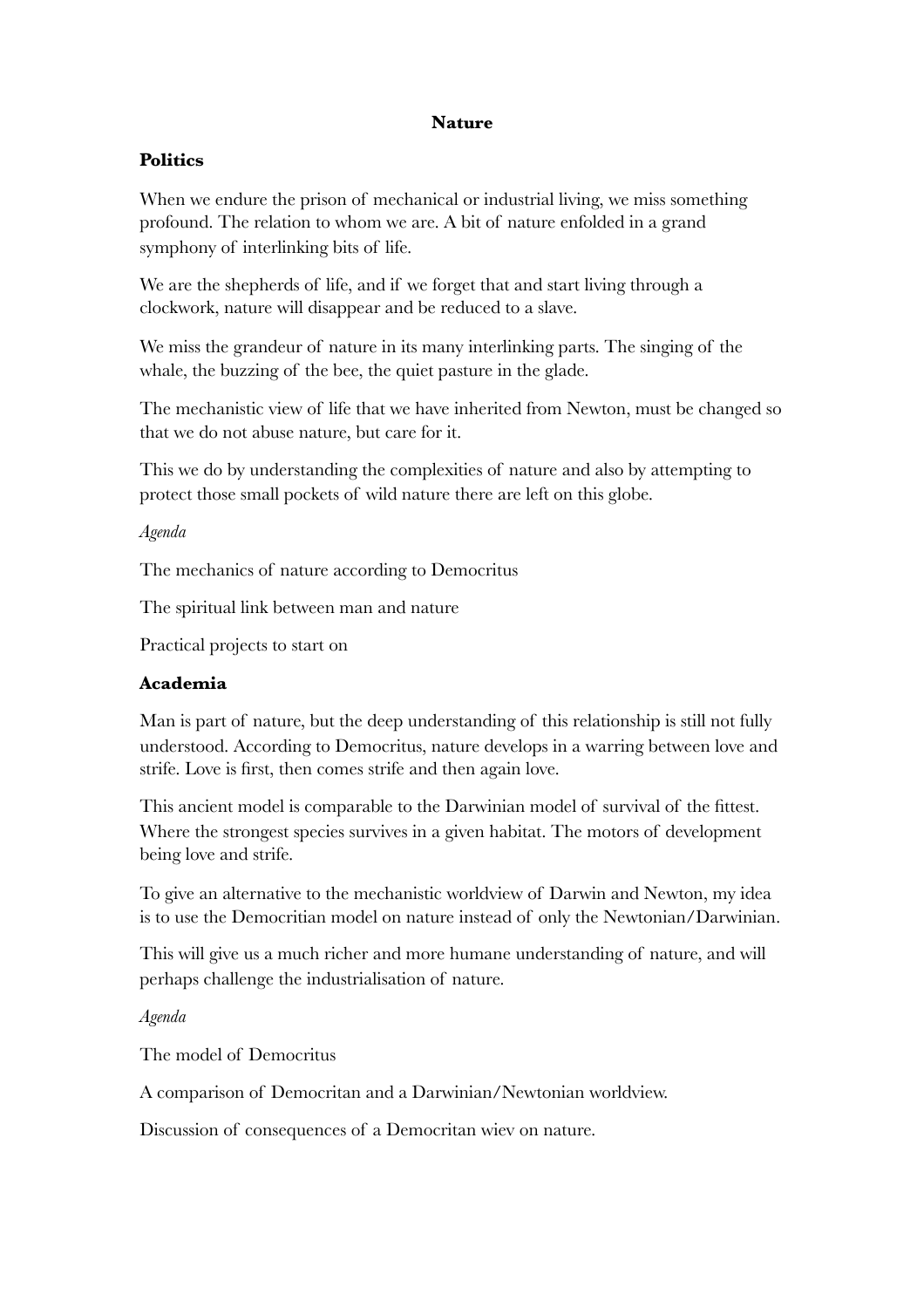# **Spirituality**

## **Politics**

American politics is riddled with people who are in it for themselves. People who care more for their own gain than what they may contribute.

The idea; to serve, is less and less appealing. This is not good, we need to understand the reason why politics is important in the first place, and try to follow these ideas.

According to Luther, one was supposed to work in the interest of spirit. The work one did, diligently and humbly would accompany one in the next life.

This Lutheran work ethics, is at the core of protestantism. Working, often hard, in the interest of the common good. To serve, both the public, but also spirit.

As soon as that is forgotten, the moral fabric of society falls apart.

Add to this, the difficulty of the basic building block of society; the family. Spiritual awakening is not about saving the other or other people, but the continuous striving of all us in the interest of G-d.

## *Agenda*

Basic discussion on the existence of spirit, and how this may help us realise our own potential.

The connection between spirit and the ideal of serving.

The support of the family as the basic building block of society.

## **Academia/Church**

The academic traditions of Denmark are well known in the U.S. especially the tradition of Kierkegaard, the main philosopher of Denmark. What can he teach us about today?

First of all, I believe, that his basic ideas of romance can be inspirational. His entire life was in orbit around a beautiful girl called Regine Olsen. She was his muse and his downfall.

My own reflections on Kierkegaard, or rather my continuous understanding of his work, lies in an understanding of love as a spiritual force.

Add to this, it would be a great honour to introduce the American intellectuals to the Danish heir to Kierkegaard Knud Løgstrup who are, as I see it, unfortunately not famous, though he really deserves it. He combined psychology with ethics in a beautiful way.

## Agenda

- 1. What is the modern take on Kierkegaard today?
- 2. How can romance be an idea to strengthen religion?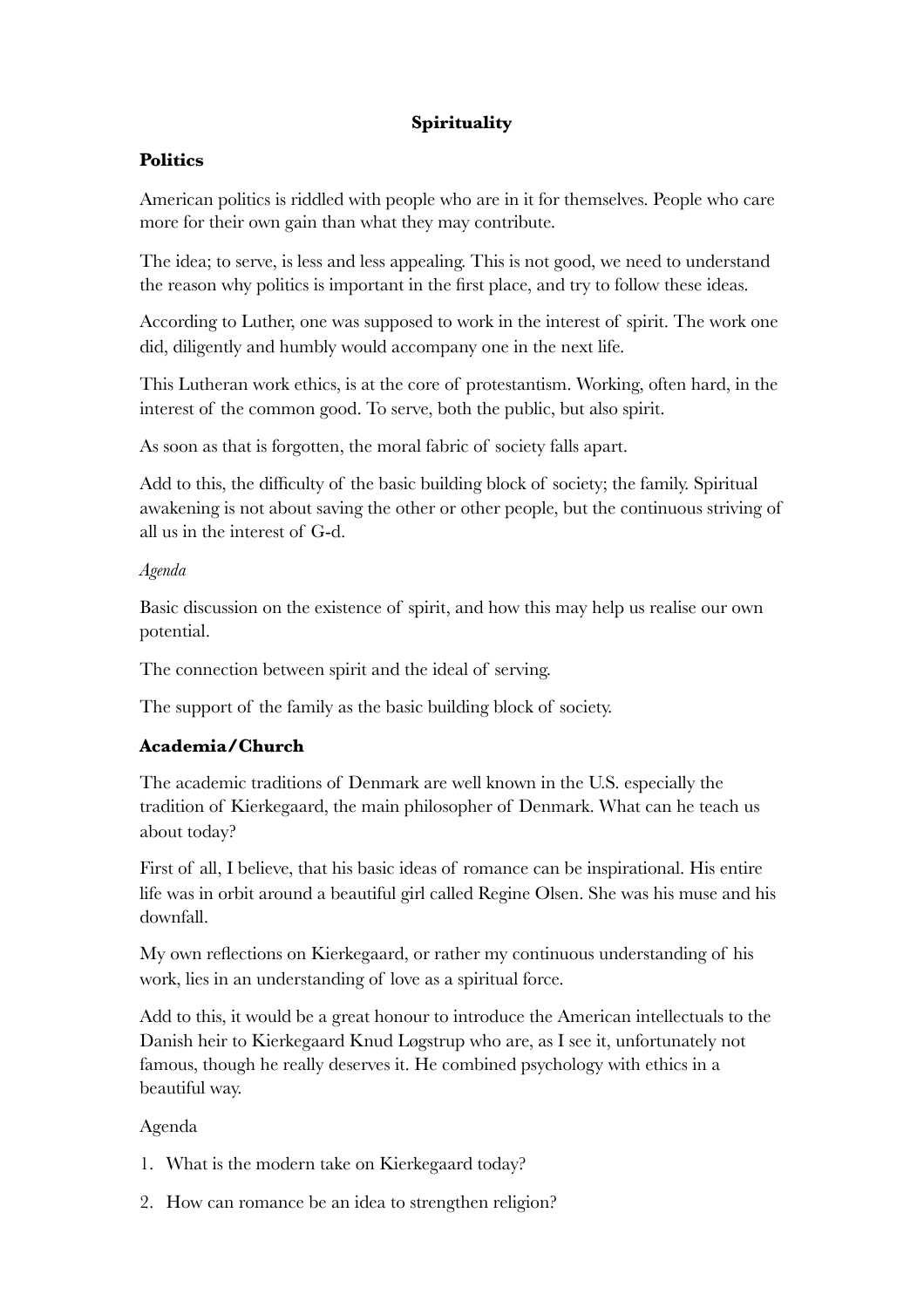- 3. Can we combine a Kierkegaard eksistentialist view on the world with a profound metaphysical understanding.
- 4. Introduction to Løgstrup.